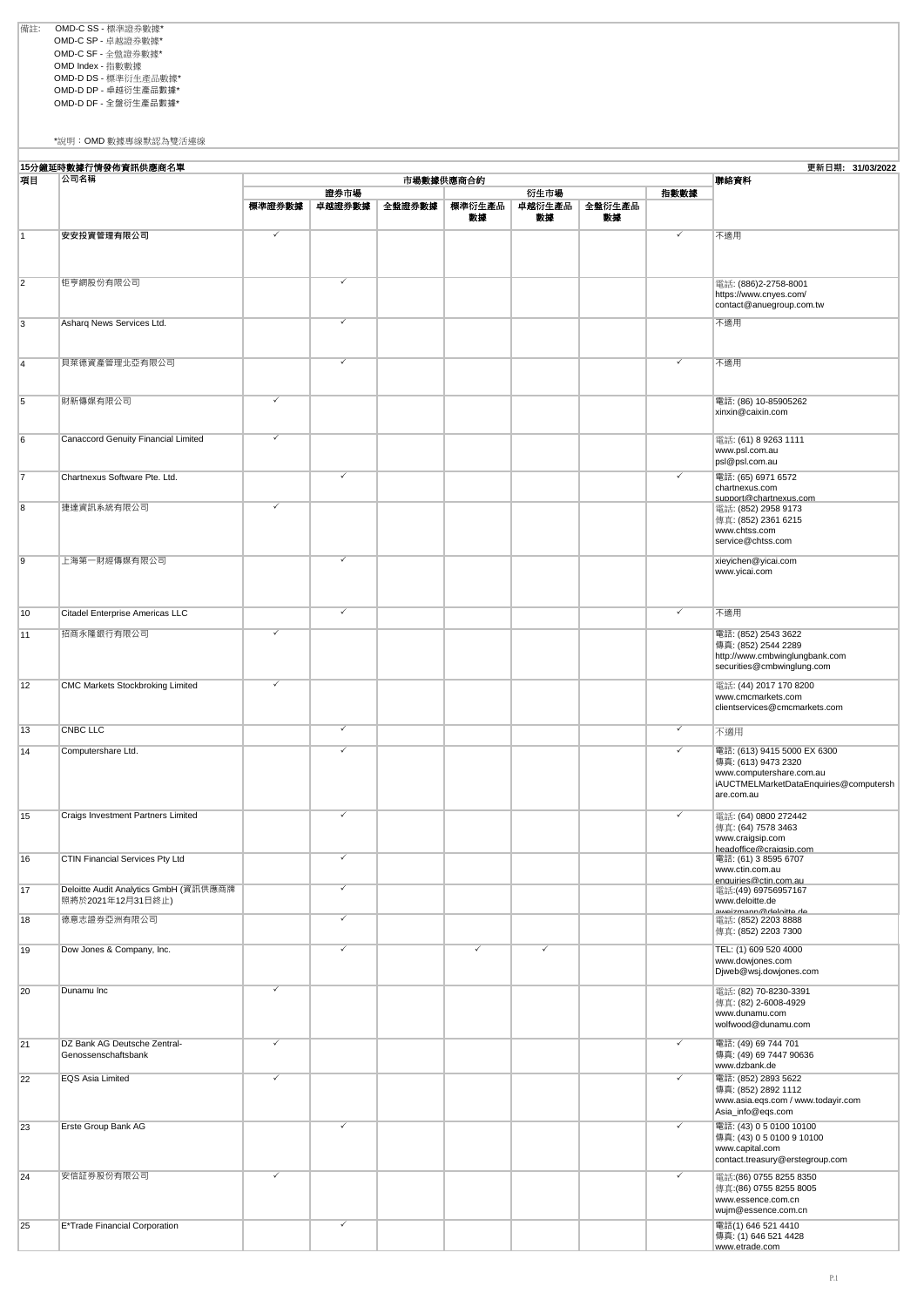|    | 15分鐘延時數據行情發佈資訊供應商名單           |                         |                         |        |              |              |              |                         | 更新日期: 31/03/2022                                                                       |
|----|-------------------------------|-------------------------|-------------------------|--------|--------------|--------------|--------------|-------------------------|----------------------------------------------------------------------------------------|
| 項目 | 公司名稱                          |                         |                         |        | 市場數據供應商合約    |              |              |                         | 聯絡資料                                                                                   |
|    |                               |                         | 證券市場                    |        |              | 衍生市場         |              | 指數數據                    |                                                                                        |
|    |                               | 標準證券數據                  | 卓越證券數據                  | 全盤證券數據 | 標準衍生產品<br>数據 | 卓越衍生產品<br>数據 | 全盤衍生產品<br>数據 |                         |                                                                                        |
|    |                               |                         |                         |        |              |              |              |                         |                                                                                        |
| 26 | Eurolandcom AB                | $\overline{\checkmark}$ |                         |        |              |              |              | ✓                       | 電話: (46) 31-105600<br>傳真: (46) 31-105601<br>www.euroland.com<br>info@euroland.com      |
| 27 | Euronext N.V.                 |                         | ✓                       |        |              |              |              |                         | 電話: (33) 1 85 14 85 85                                                                 |
|    |                               |                         |                         |        |              |              |              |                         | www.euronext.com<br>clientsupport@euronext.com                                         |
| 28 | Evaluate Limited              |                         | ✓                       |        |              |              |              |                         | 電話: (44) 20 7377 0800                                                                  |
|    |                               |                         |                         |        |              |              |              |                         | www.evaluate.com<br>info@evaluate.com                                                  |
| 29 | Factiva, Inc.                 |                         | $\checkmark$            |        |              |              |              |                         | www.dowjones.com                                                                       |
| 30 | Fast Forward Inc.             | ✓                       |                         |        |              |              |              |                         | 電話: (82) 10-6314-8723                                                                  |
|    |                               |                         |                         |        |              |              |              |                         | dominoapp.net/                                                                         |
| 31 | FnGuide Inc.                  |                         | ✓                       |        |              |              |              |                         | 電話: (82) 2-769-7700<br>www.fnguide.com                                                 |
|    |                               |                         |                         |        |              |              |              |                         | data_fn@fnguide.com                                                                    |
| 32 | 財富證券有限責任公司                    | ✓                       |                         |        |              |              |              |                         | 電話: (86) 400-88-35316<br>傳真: (86) 731 8256 0246<br>WWW.CFZQ.COM                        |
| 33 | <b>FTSE</b> International Ltd |                         | ✓                       |        |              |              |              | $\overline{\checkmark}$ | 不適用                                                                                    |
|    |                               |                         |                         |        |              |              |              |                         |                                                                                        |
| 34 | Fusion Media Ltd.             |                         | $\overline{\checkmark}$ |        |              |              |              |                         | 不適用                                                                                    |
| 35 | GeniusLab Limited             | ✓                       |                         |        |              |              |              | $\overline{\checkmark}$ | 電話: (852) 5693 6357                                                                    |
| 36 | Global Shares Ireland Limited |                         | ✓                       |        |              |              |              |                         | 電話: (852) 6221 9156                                                                    |
|    |                               |                         |                         |        |              |              |              |                         | Globalshares.com<br>Sales@globalshares.com                                             |
| 37 | Google, Inc.                  | ✓                       | ✓                       |        |              |              |              | $\overline{\checkmark}$ | 電話: (1) 650 253 0000<br>傳真: (1) 650 253 0001<br>http://www.google.com/intl/en/contact/ |
| 38 | 廣州現代移動數碼傳播有限公司                | ✓                       |                         |        |              |              |              |                         | 不適用                                                                                    |
| 39 | 國泰君安證券(香港)有限公司                | $\overline{\checkmark}$ |                         |        |              |              |              |                         | 電話: (852) 2509 7524                                                                    |
|    |                               |                         |                         |        |              |              |              |                         | 傳真: (852) 2509 7787<br>www.gtja.com.hk<br>customer.service@gtjas.com.hk                |
| 40 | 杭州中焯資訊技術股份有限公司                |                         |                         |        |              |              |              |                         | 不適用                                                                                    |
|    |                               |                         |                         |        |              |              |              |                         |                                                                                        |
| 41 | 河馬掃科研有限公司                     | $\checkmark$            |                         |        |              |              |              |                         | cs@hemasao.com<br>www.hemasao.com                                                      |
| 42 | 信報財經新聞有限公司                    |                         |                         |        |              |              |              |                         | 電話: (852) 2856 7567                                                                    |
|    |                               |                         |                         |        |              |              |              |                         | 傳真: (852) 2856 7691<br>www.ejfq.com<br>enquiry@ejfq.com                                |
| 43 | 香港頭條日報出版有限公司                  | ✓                       |                         |        |              |              |              | ✓                       | 不適用                                                                                    |
|    |                               |                         |                         |        |              |              |              |                         |                                                                                        |
| 44 | 香港 01 有限公司                    | $\checkmark$            |                         |        |              |              |              | ✓                       | 不適用                                                                                    |
|    |                               |                         |                         |        |              |              |              |                         |                                                                                        |
| 45 | 廣州紅信君資訊技術有限公司                 | $\checkmark$            |                         |        |              |              |              | ✓                       | 電話: (86)20 2812 9199                                                                   |
|    |                               |                         |                         |        |              |              |              |                         | 傳真: (86)20 2812 9198<br>www.finansir.net<br>finansir@finansir.net                      |
| 46 | H.S.Securities Co Ltd.        | ✓                       |                         |        |              |              |              | $\overline{\checkmark}$ | 電話: (813) 4560 0300                                                                    |
|    |                               |                         |                         |        |              |              |              |                         | www.hs-sec.co.jp/index.htm<br>hkinfo@cd.inbox.ne.jp                                    |
| 47 | 華安證券股份有限公司                    | ✓                       |                         |        |              |              |              | ✓                       | 電話: (86)551-65161666<br>http://www.hazq.com<br>bgs@hazq.com                            |
| 48 | 華寶證券股份有限公司                    | $\checkmark$            |                         |        |              |              |              |                         | 電話: (86) 400 820 9898<br>www.cnhbstock.com<br>hbzq@cnhbstock.com                       |
|    | 中國工商銀行股份有限公司                  |                         | ✓                       |        |              |              |              | ✓                       |                                                                                        |
| 49 |                               |                         |                         |        |              |              |              |                         | 電話: (86) 10 6610 8608<br>傳真: (86) 10 6610 6139<br>www.icbc-ltd.com<br>ir@icbc.com.cn   |
| 50 | 中國工商銀行 (澳門) 股份有限公司            |                         | ✓                       |        |              |              |              |                         | 不適用                                                                                    |
|    |                               |                         |                         |        |              |              |              |                         |                                                                                        |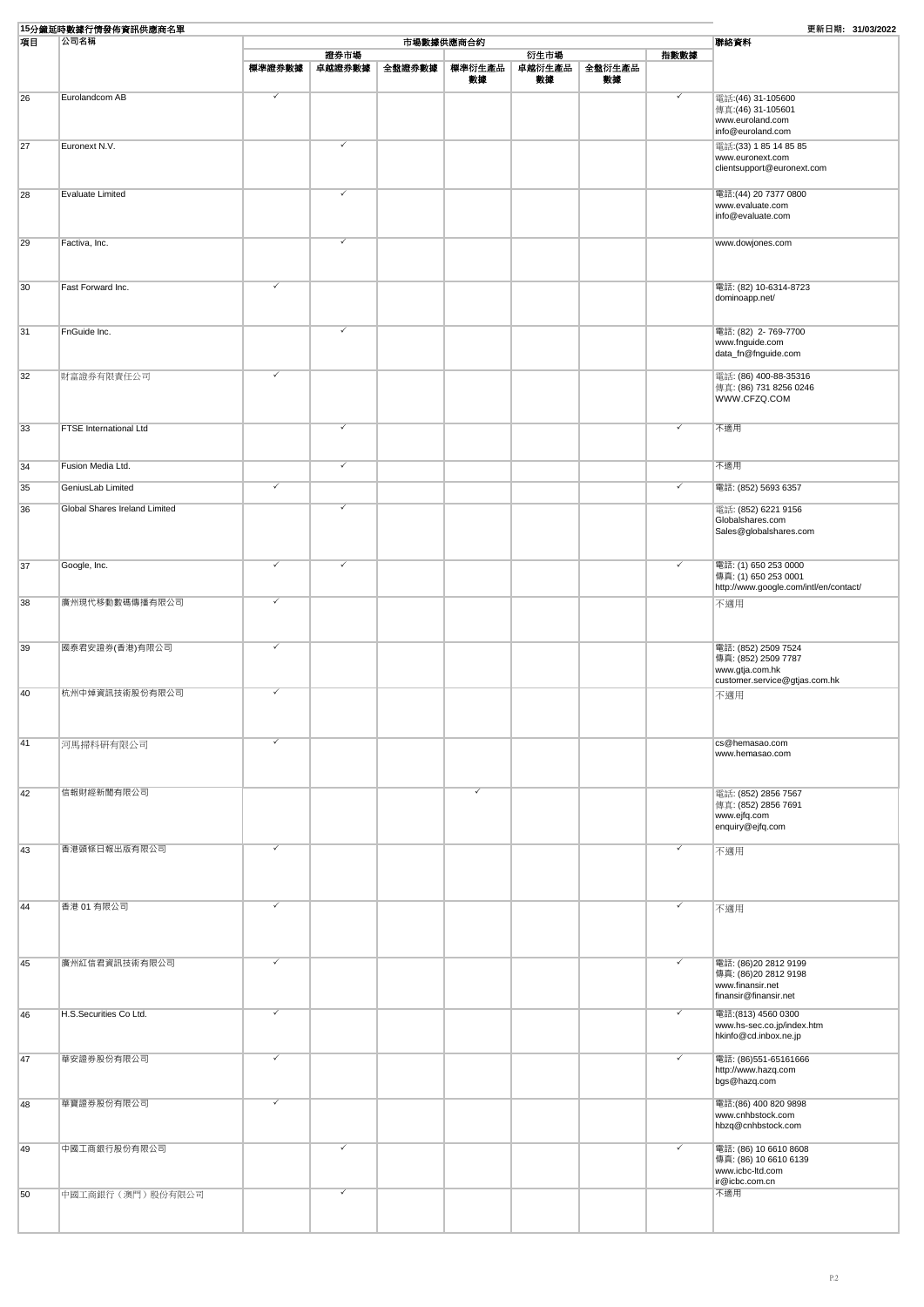| 15分鐘延時數據行情發佈資訊供應商名單<br>更新日期: 31/03/2022 |                                        |              |                         |        |              |              |              |                         |                                                                 |
|-----------------------------------------|----------------------------------------|--------------|-------------------------|--------|--------------|--------------|--------------|-------------------------|-----------------------------------------------------------------|
| 項目<br>公司名稱<br>市場數據供應商合約                 |                                        |              |                         |        |              |              |              |                         | 聯絡資料                                                            |
|                                         |                                        |              | 證券市場                    |        |              | 衍生市場         |              | 指數數據                    |                                                                 |
|                                         |                                        | 標準證券數據       | 卓越證券數據                  | 全盤證券數據 | 標準衍生產品<br>數據 | 卓越衍生產品<br>数據 | 全盤衍生產品<br>数據 |                         |                                                                 |
|                                         |                                        |              |                         |        |              |              |              |                         |                                                                 |
| 51                                      | Intrado Digital Media, LLC             |              | ✓                       |        |              |              |              |                         | 電話: 888 728 0950<br>www.west.com                                |
|                                         |                                        |              |                         |        |              |              |              |                         | legalapac@west.com                                              |
| 52                                      | <b>Inversis Bank</b>                   |              | ✓                       |        |              |              |              | $\checkmark$            | 電話:(34) 902-255 256                                             |
|                                         |                                        |              |                         |        |              |              |              |                         | www.inversis.com<br>contactenos@inversis.com                    |
| 53                                      | <b>Investis Digital Limited</b>        |              | ✓                       |        |              |              |              | $\overline{\checkmark}$ | 電話: (44) 207 038 9000                                           |
|                                         |                                        |              |                         |        |              |              |              |                         | 傳真: (44) 207 038 9001                                           |
|                                         |                                        |              |                         |        |              |              |              |                         | www.investis.com                                                |
|                                         |                                        |              |                         |        |              |              |              |                         | enquiries@investis.com                                          |
| 54                                      | 亞洲投資專訊有限公司                             | $\checkmark$ |                         |        |              |              |              | $\overline{\checkmark}$ | 電話: (852) 2831 9792                                             |
|                                         |                                        |              |                         |        |              |              |              |                         | 傳真: (852) 2838 0996<br>www.irasia.com                           |
|                                         |                                        |              |                         |        |              |              |              |                         | cs@irasia.com                                                   |
| 55                                      |                                        |              |                         |        |              |              |              |                         | 電話: (852) 2800 1427                                             |
|                                         | J.P. Morgan Broking (Hong Kong) Ltd.   |              |                         |        |              |              |              |                         | 傳真: (852) 2877 2189                                             |
|                                         |                                        |              |                         |        |              |              |              |                         | ibtech_trading_technology_                                      |
|                                         |                                        |              |                         |        |              |              |              |                         | operate_hk@jpmorgan.com                                         |
| 56                                      | 際揚資訊科技有限公司                             |              | ✓                       |        |              |              |              | ✓                       | 電話: (86) 13811015790                                            |
|                                         |                                        |              |                         |        |              |              |              |                         | http://jr.jd.com/                                               |
|                                         |                                        |              |                         |        |              |              |              |                         | xingjinchao@jd.com                                              |
|                                         |                                        |              |                         |        |              |              |              |                         |                                                                 |
| 57                                      | kakaopay securities Corp.              |              |                         |        |              |              |              |                         | 電話: (82) 1600 8515                                              |
|                                         |                                        |              |                         |        |              |              |              |                         | https://kakaopaysec.com/                                        |
|                                         |                                        |              |                         |        |              |              |              |                         |                                                                 |
| 58                                      | Korea Securities Computer Corporation  | $\checkmark$ |                         |        |              |              |              | $\overline{\checkmark}$ | 電話: (82) 2 767 8585                                             |
|                                         |                                        |              |                         |        |              |              |              |                         | 傳真: (82) 2 767 8666                                             |
|                                         |                                        |              |                         |        |              |              |              |                         | http://english.koscom.co.kr<br>globaldata@koscom.co.kr          |
| 59                                      | 聯儲證券有限責任公司                             | $\checkmark$ |                         |        |              |              |              | ✓                       | 不適用                                                             |
|                                         |                                        |              |                         |        |              |              |              |                         |                                                                 |
|                                         |                                        |              |                         |        |              |              |              |                         |                                                                 |
| 60                                      | 邏拉科技有限公司                               |              | ✓                       |        |              |              |              | $\overline{\checkmark}$ | 電話: (852) 8191 3323                                             |
|                                         |                                        |              |                         |        |              |              |              |                         | www.asklora.ai                                                  |
|                                         |                                        |              |                         |        |              |              |              |                         | info@loratechai.com                                             |
|                                         |                                        |              |                         |        |              |              |              |                         |                                                                 |
| 61                                      | 弘量研究有限公司                               |              | ✓                       |        |              |              |              | $\checkmark$            | 電話: (852) 2155 2816<br>www.aqumon.com                           |
|                                         |                                        |              |                         |        |              |              |              |                         | info@aqumon.com                                                 |
|                                         |                                        |              |                         |        |              |              |              |                         |                                                                 |
| 62                                      | MarketSmith Incorporated               |              | $\overline{\checkmark}$ |        |              |              |              | $\overline{\checkmark}$ | 電話: (1) 310 448 6835<br>http://www.marketsmith.com              |
|                                         |                                        |              |                         |        |              |              |              |                         | feedbackhk@marketsmith.com                                      |
| 63                                      | MarketWatch, Inc.                      |              | ✓                       |        |              |              |              |                         | www.dowjones.com                                                |
|                                         |                                        |              |                         |        |              |              |              |                         |                                                                 |
|                                         |                                        |              |                         |        |              |              |              |                         |                                                                 |
| 64                                      | Markit Group Limited                   | ✓            | $\checkmark$            |        | ✓            | $\checkmark$ |              | $\overline{\checkmark}$ | 電話: (44) 20 7260 2000<br>傳真:(44) 20 7260 2001                   |
| 65                                      | Macquarie Group Services Australia Pty |              | ✓                       |        |              |              |              |                         | 不適用                                                             |
|                                         | Limited                                |              |                         |        |              |              |              |                         |                                                                 |
|                                         |                                        |              |                         |        |              |              |              |                         |                                                                 |
| 66                                      | Maybank Investment Bank Berhad         |              | ✓                       |        |              |              |              | ✓                       | 不適用                                                             |
|                                         |                                        |              |                         |        |              |              |              |                         |                                                                 |
|                                         |                                        |              |                         |        |              |              |              |                         |                                                                 |
| 67                                      | 新城廣播有限公司                               | ✓            |                         |        |              |              |              | $\checkmark$            | 電話: (852) 3698 8000                                             |
|                                         |                                        |              |                         |        |              |              |              |                         | 傳真: (852) 3698 8020<br>www.metroradio.com.hk                    |
|                                         |                                        |              |                         |        |              |              |              |                         | cs@metroradio.com.hk                                            |
| 68                                      | Microsoft Corporation                  |              | ✓                       |        |              |              |              | $\checkmark$            | 電話: (1) 425 882 8080                                            |
|                                         |                                        |              |                         |        |              |              |              |                         | 傳真: (1) 425 936 7329                                            |
|                                         |                                        |              |                         |        |              |              |              |                         | http://www.microsoft.com                                        |
|                                         |                                        | $\checkmark$ |                         |        |              |              |              | $\overline{\checkmark}$ |                                                                 |
| 69                                      | 明報網站有限公司                               |              |                         |        |              |              |              |                         | 電話: (852) 2595 3111<br>傅真: (852) 2505 5131                      |
|                                         |                                        |              |                         |        |              |              |              |                         | www.mingpao.com                                                 |
|                                         |                                        |              |                         |        |              |              |              |                         | kklam@mingpao.com                                               |
| 70                                      | Minkabu The Infonoid, Inc.             |              | ✓                       |        |              |              |              | $\overline{\checkmark}$ | 電話: (81) 3 6867 1532                                            |
|                                         | (資訊供應商牌照將於2022年3月31日終止)                |              |                         |        |              |              |              |                         | 傳真: (81) 3 6867 1538<br>http://www.minkabu.co.jp/               |
|                                         |                                        |              |                         |        |              |              |              |                         | http://www.minkabu.co.jp/contact/contact.html                   |
|                                         |                                        |              | ✓                       |        |              |              |              |                         |                                                                 |
| 71                                      | 三竹資訊股份有限公司                             |              |                         |        |              |              |              |                         | 電話: (886) 2 2563 9999 (1330)<br>傳真: (886) 2 2567 1968           |
|                                         |                                        |              |                         |        |              |              |              |                         | www.mitake.com.tw                                               |
|                                         |                                        |              |                         |        |              |              |              |                         | service@mitake.com.tw                                           |
|                                         |                                        |              |                         |        |              |              |              |                         |                                                                 |
| 72                                      | Mizuho Securities Co., Ltd.            | $\checkmark$ |                         |        |              |              |              |                         | 電話: (81) 3 5203 8128                                            |
|                                         |                                        |              |                         |        |              |              |              |                         | 傳真: (81) 3 5203 0836                                            |
|                                         |                                        |              |                         |        |              |              |              |                         | www.mizuho-sc.com/ap/market/index.html<br>net_all@mizuho-sc.com |
|                                         |                                        |              | ✓                       |        |              |              |              | ✓                       |                                                                 |
| 73                                      | 寶盛證券(香港)有限公司                           |              |                         |        |              |              |              |                         | 電話: (852) 2255 8888<br>www.boom.com                             |
|                                         |                                        |              |                         |        |              |              |              |                         | service@boomhq.com                                              |
|                                         |                                        |              |                         |        |              |              |              |                         |                                                                 |
| 74                                      | Morningstar Japan K.K.                 | $\checkmark$ |                         |        |              |              |              | ✓                       | 電話: (81) 3 6229 0810                                            |
|                                         |                                        |              |                         |        |              |              |              |                         | https://www.morningstar.co.jp/                                  |
|                                         |                                        |              |                         |        |              |              |              |                         | mstar@morningstar.co.jp                                         |
|                                         |                                        |              | ✓                       |        |              |              |              | ✓                       |                                                                 |
| 75                                      | MSCI Inc                               |              |                         |        |              |              |              |                         | www.msci.com<br>Clientservice@msci.com                          |
|                                         |                                        |              |                         |        |              |              |              |                         |                                                                 |
|                                         |                                        |              |                         |        |              |              |              |                         |                                                                 |
|                                         |                                        |              |                         |        |              |              |              |                         |                                                                 |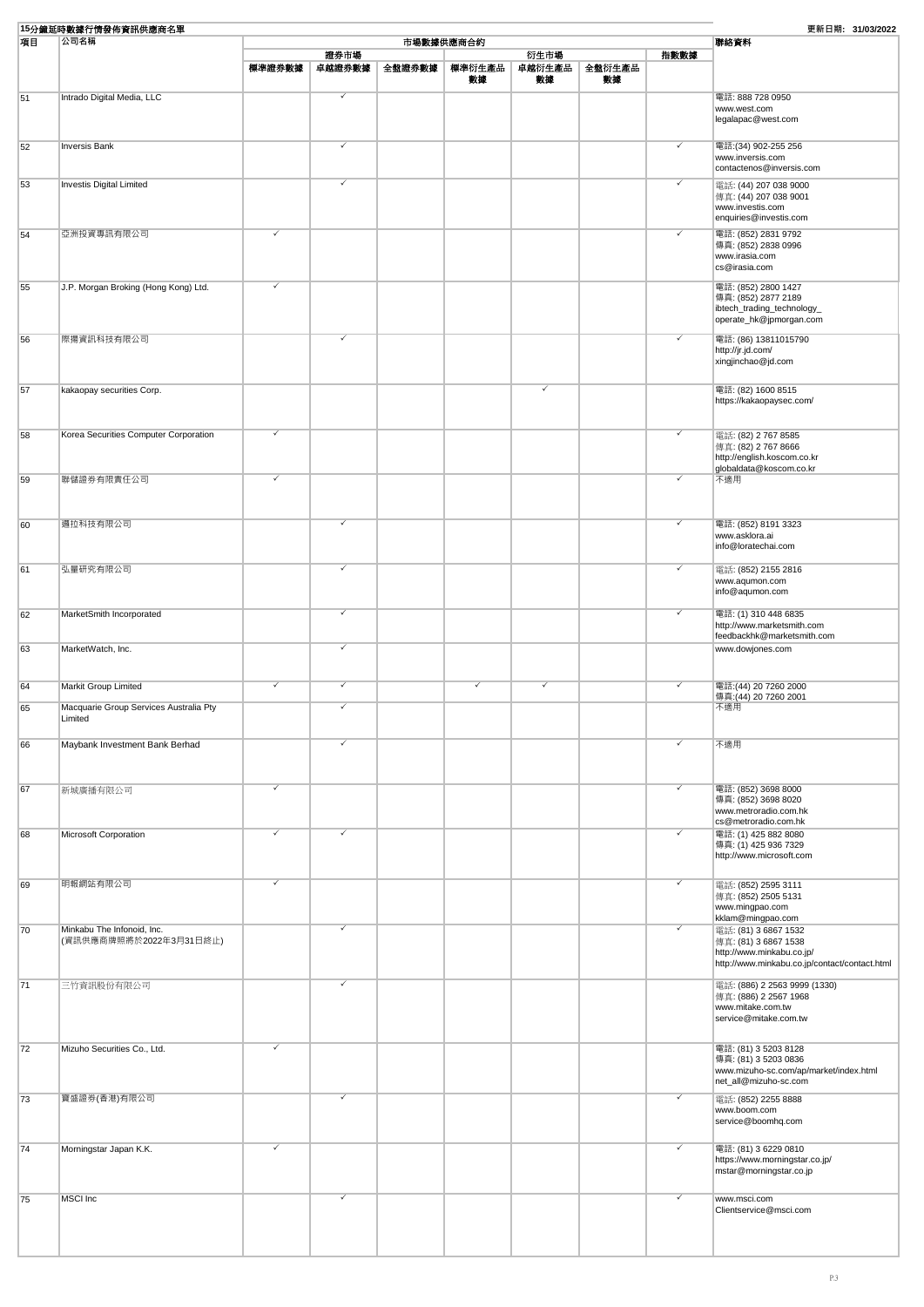| 15分鐘延時數據行情發佈資訊供應商名單 |                                                    |              |                |        |              |                      |              | 更新日期: 31/03/2022        |                                                                                                  |
|---------------------|----------------------------------------------------|--------------|----------------|--------|--------------|----------------------|--------------|-------------------------|--------------------------------------------------------------------------------------------------|
| 項目                  | 公司名稱                                               |              | 聯絡資料           |        |              |                      |              |                         |                                                                                                  |
|                     |                                                    | 標準證券數據       | 證券市場<br>卓越證券數據 | 全盤證券數據 | 標準衍生產品<br>數據 | 衍生市場<br>卓越衍生產品<br>数據 | 全盤衍生產品<br>數據 | 指數數據                    |                                                                                                  |
| 76                  | Nasdaq, Inc.                                       |              | ✓              |        |              | ✓                    |              | ✓                       | 電話: (1) 301-928 8288<br>傳真: (1) 301-978 8430<br>indexes.nasdagomx.com                            |
| 77                  | National Australia Bank Limited                    |              | ✓              |        |              |                      |              |                         | indouan@noodogomu.co<br>電話: (61) 3 8872 2316<br>www.nabtrade.com.au<br>enquiries@nabtrade.com.au |
| 78                  | <b>NAVER Corporation</b>                           |              | ✓              |        |              | ✓                    |              |                         | 電話: (82) 31 784 1950<br>https://finance.naver.com<br>https://m.stock.naver.com                   |
| 79                  | Nordnet Bank AB                                    |              | ✓              |        |              |                      |              |                         | dl_nhnfinance@navercorp.com<br>電話: (46) 10 583 30 00<br>www.nordnetab.com<br>info@nordnet.se     |
| 80                  | OneMarketData LLC                                  | ✓            |                |        |              |                      |              |                         | 電話: (201) 710 5977<br>www.onetick.com<br>cloud@onetick.com                                       |
| 81                  | 資訊通亞洲有限公司                                          | $\checkmark$ |                |        |              |                      |              | $\overline{\checkmark}$ | 電話: (852) 2512 1181<br>傳真: (852) 2571 3068<br>www.pcn.com.hk                                     |
| 82                  | Pershing LLC                                       |              | ✓              |        |              |                      |              | $\overline{\checkmark}$ | sales@pcn.com.hk<br>電話: (1) 888-878 3142<br>傳真: (1) 201-422 0059                                 |
| 83                  | 鳳凰衞視有限公司                                           |              | ✓              |        |              |                      |              | $\overline{\checkmark}$ | www.pershing.com<br>marketing@pershing.com<br>電話: (852) 2621 9888<br>傳真: (852) 2621 9713         |
| 84                  | Quotemedia, Inc                                    | $\checkmark$ |                |        |              |                      |              | $\overline{\checkmark}$ | www.ifeng.com<br>ceciliang@phoenixtv.com<br>電話: (1) 480 905 7311                                 |
|                     |                                                    | $\checkmark$ |                |        |              |                      |              | $\overline{\checkmark}$ | 傳真: (1) 480 905 7207<br>www.quotemedia.com<br>billing@quotemedia.com                             |
| 85                  | Rasyonet Bilgisayar Yazilim Ve Danismanlik<br>A.S. |              |                |        |              |                      |              |                         | 電話: (9) 0212-2854985<br>www.rasyonet.com<br>info@rasyonet.com                                    |
| 86                  | RBC Investor Services Bank S.A.                    |              | $\checkmark$   |        |              | $\checkmark$         |              |                         | 電話: (352) 2605 2243<br>rbcits.com<br>rbcitsmarketdata.lu@rbc.com                                 |
| 87                  | <b>RBC Investor Services Trust</b>                 |              | ✓              |        |              |                      |              |                         | 電話: (352) 2605 2243<br>rbcits.com<br>rbcitsmarketdata.lu@rbc.com                                 |
| 88                  | RiskMetrics Group, Inc.                            |              | ✓              |        |              |                      |              |                         | 電話: (65) 6738 9594<br>傳真: (65) 6735 5259<br>www.riskmetrics.com<br>asia@riskmetrics.com          |
| 89                  | RoboPia Advisory of Investment Co. Ltd.            |              |                |        |              |                      |              | ✓                       | 電話: (82) 2-34483330<br>svc.robo-pia.com/wes/member/WesLogin.do<br>info@robo-pia.com              |
| 90                  | Samsung Securities Co., Ltd                        | $\checkmark$ |                |        |              |                      |              |                         | 電話: (82) 2 2040 4743<br>傳真: (82) 2 2075 1632<br>www.samsungpop.com<br>shinhee.han@samsung.com    |
| 91                  | <b>SCB Securities Company Limited</b>              |              | ✓              |        |              |                      |              | ✓                       | 電話:(66) 2 949 1225<br>www.scbs.com<br>offshore@scb.co.th                                         |
| 92                  | 上海朝陽永續資訊技術股份有限公司                                   |              |                |        |              |                      |              |                         | 不適用                                                                                              |
| 93                  | ShareInvestor Pte. Ltd                             |              |                |        |              |                      |              | $\checkmark$            | 電話: (65) 6319 6319<br>傳真: (65) 6517 8790<br>www.shareinvestor.com<br>accounts@shareinvestor.com  |
| 94                  | 金慧盈通資料服務有限公司                                       | $\checkmark$ |                |        |              |                      |              | $\overline{\checkmark}$ | 電話: (86) 755 400 888 1696<br>傳真: (86) 755 8295 5853<br>www.e696.com<br>hup@szkingdom.com         |
| 95                  | 深圳證券時報社有限公司                                        | $\checkmark$ |                |        |              |                      |              |                         | 不適用                                                                                              |
| 96                  | 深圳市燒麥財播科技有限公司                                      |              |                |        |              |                      |              | ✓                       | 電話: (86) 4008 308 020<br>http://www.shaomaicaibo.com/<br>cs@shaomaicaibo.com                     |
| 97                  | 深圳市思迪資訊技術股份有限公司                                    | $\checkmark$ |                |        |              |                      |              |                         | 電話:0755-86036635<br>www.thinkive.com<br>service@thinkive.com                                     |
| 98                  | 深圳市優品投資顧問有限公司                                      |              | ✓              |        |              |                      |              |                         | 電話:400 602 8713<br>傳真:400 603 1846<br>www.uptougu.com<br>yin.zhang@upchina.com                   |
| 99                  | Singapore Exchange Limited                         |              | ✓              |        |              | $\checkmark$         |              |                         | 不適用                                                                                              |